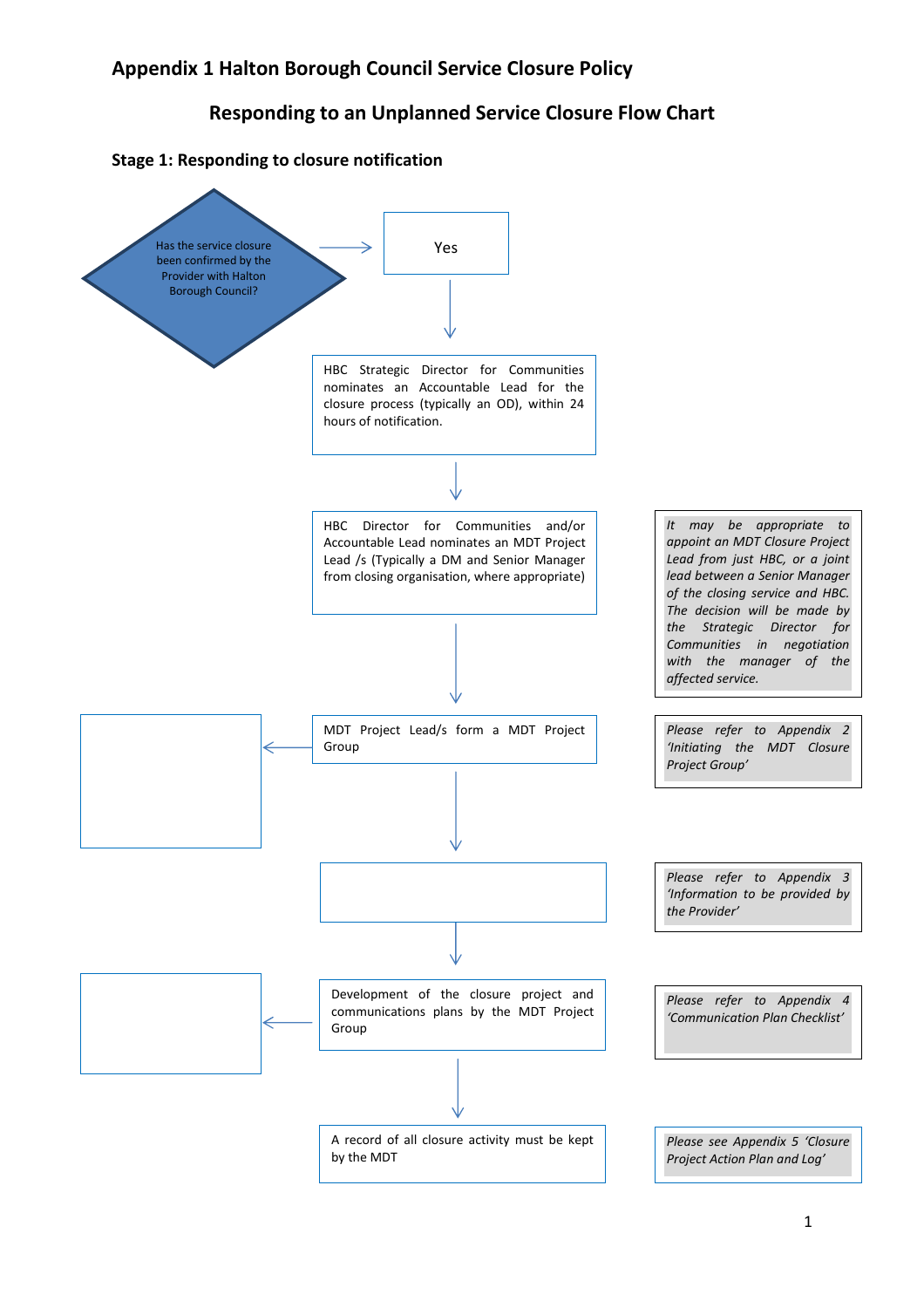## Appendix 1 Halton Borough Council Service Closure Policy



## Stage 2: Initiating the 'managed period' , where this is required